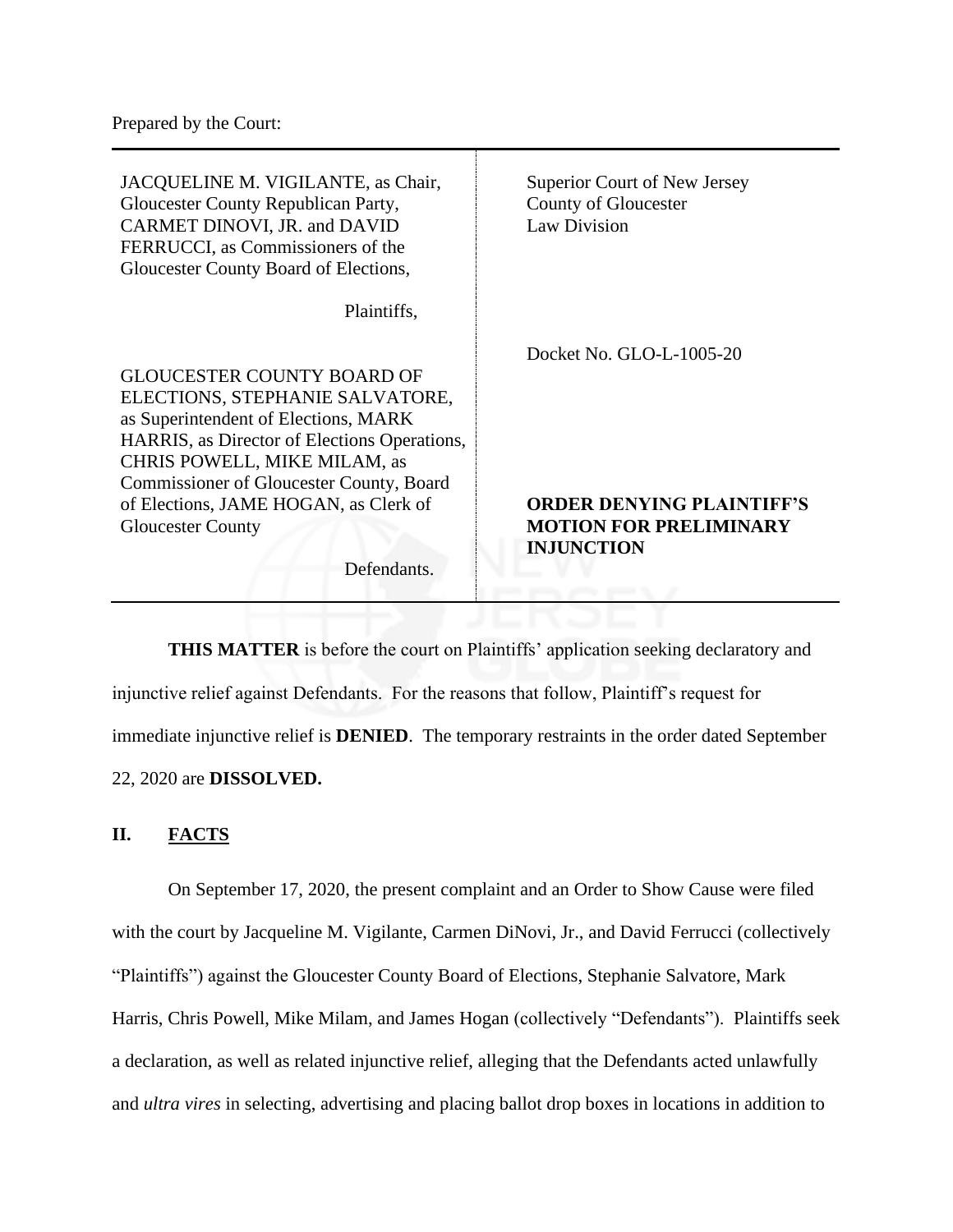selecting and advertising polling places, not selected or approved by the Gloucester County Board of Election. Plaintiffs also sought to restrain Defendants Salvatore and Harris from publishing or promoting the locations of polling places or ballot drop boxes for the November general election.

The court was advised by counsel on September 24, 2020 that the parties had reached an agreement as to the locations for the secure ballot drop boxes in Gloucester County.<sup>1</sup> Therefore, this issue is moot and has not been addressed by the court.

The following facts have been presented to the court by verified complaint. On September 8, 2015, a public County Board of Elections ("BOE") meeting was held for the purpose of voting on the locations of the polling places and ballot drop boxes for the general election in November. Defendants Salvatore and Harris were also in attendance at this meeting and proposed a plan to open one large voting venue per municipality for the general election. The proposal provided for twenty-four (24) polling places, primarily consisting of high schools within the municipalities. The BOE was tied  $(2-2)$  as to whether to proceed with the proposal. Therefore, the meeting ended with no approved plan for the locations of the polling places or the ballot drop boxes.

Plaintiffs argue that pursuant to EO 177, the locations of the polling places are to be determined by the BOE. Plaintiff Ferruci asserted that he made several good faith efforts beginning on August 18<sup>th</sup> to organize a BOE meeting regarding these locations but was largely ignored by Defendant Powell. Plaintiffs allege that they were informed by Ms. Heather Pool,

<sup>&</sup>lt;sup>1</sup> Executive Order 177 indicates, to the extent possible, each county shall have at least ten (10) secure ballot drop boxes based on geographic location and population density. Counsel represents that Gloucester County will have thirteen (13) secure ballot drop boxes at agreed upon locations.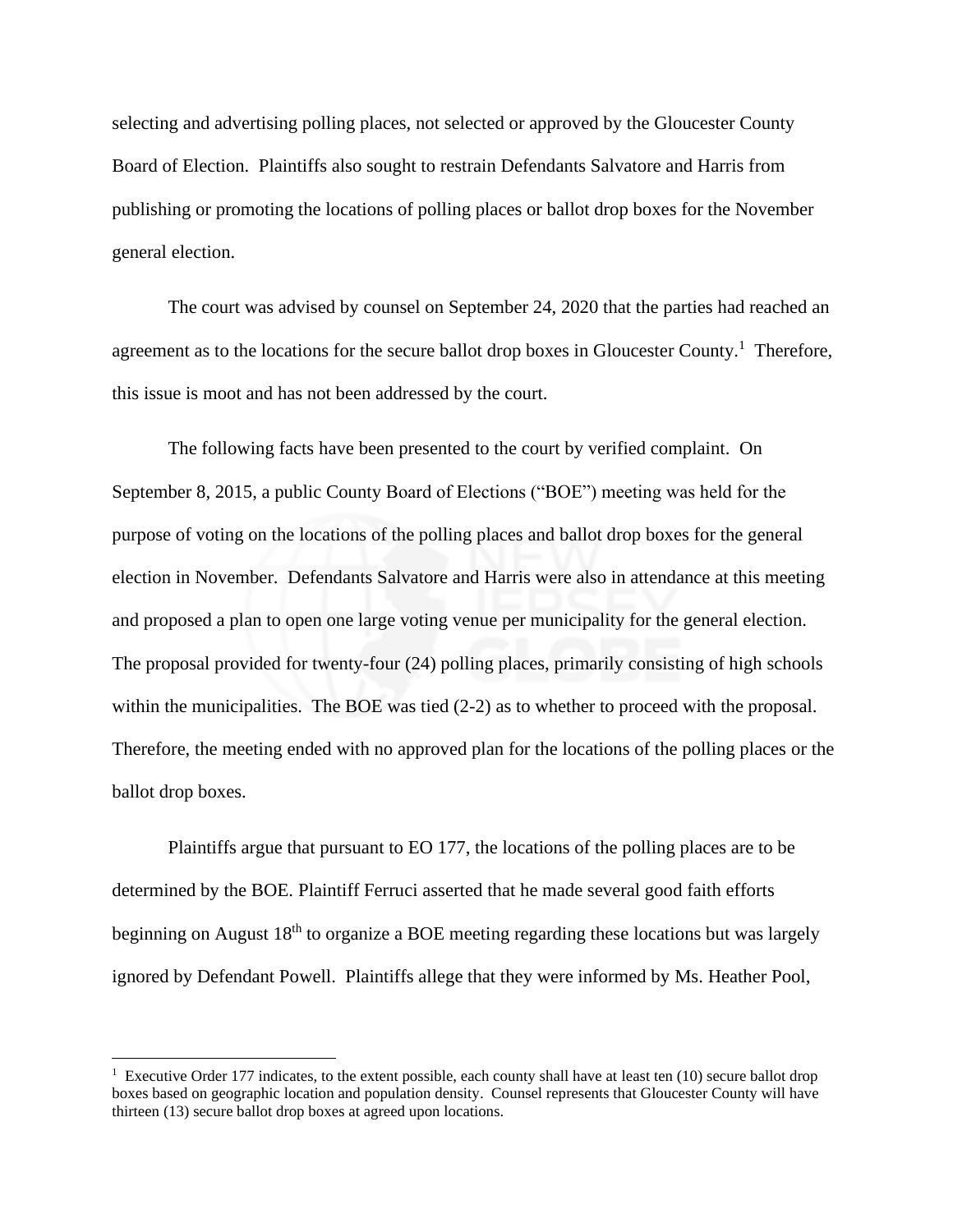Deputy Clerk of Gloucester County, at the September 15<sup>th</sup> meeting that Defendant Hogan had already ordered a printed notice to the electorate which included the list of the twenty-four polling places proposed by Defendants Salvatore and Harris. Ms. Pool allegedly advised Plaintiffs that the money had already been spent to discourage Plaintiffs from objecting to the proposed plan or voting against it. Plaintiffs concede that pursuant to N.J.S.A. 19:8-2 Defendant Hogan has the authority to step in and designate the polling locations but argue that this authority does not exist until September 30, 2020.

Defendants argue that the Board of Elections did hold a public meeting at which time a vote was held as to the placement of polling locations. Therefore, Defendant Hogan is permitted under N.J.S.A. 19:8-2 to make a determination as to the location of the polling places because this vote was deadlocked. Defendants argue that any action by the court would be premature as Defendant Hogan has not made a final determination as to the polling locations.

## **III. LAW & ANALYSIS**

On August 14, 2020, Governor Murphy issued Executive Order 177 ("EO 177"), which declared that the November 3, 2020 General Election would be held "primarily via vote-by-mail ballots." EO 177 also provided guidance as to opening polling locations and placement of secure ballot drop boxes during the COVID-19 pandemic. The order provided that "[e]ach county shall open a minimum of at least one  $(1)$  polling place in each municipality."<sup>2</sup> It also provided that "[e]ach county shall open a minimum of fifty (50) percent of its regularly used polling places and may open more than the minimum number of its regularly used polling places." In the even that a county is unable to achieve fifty (50) percent of its regularly used polling places, the order provides

<sup>2</sup> Gloucester County has twenty-four municipalities.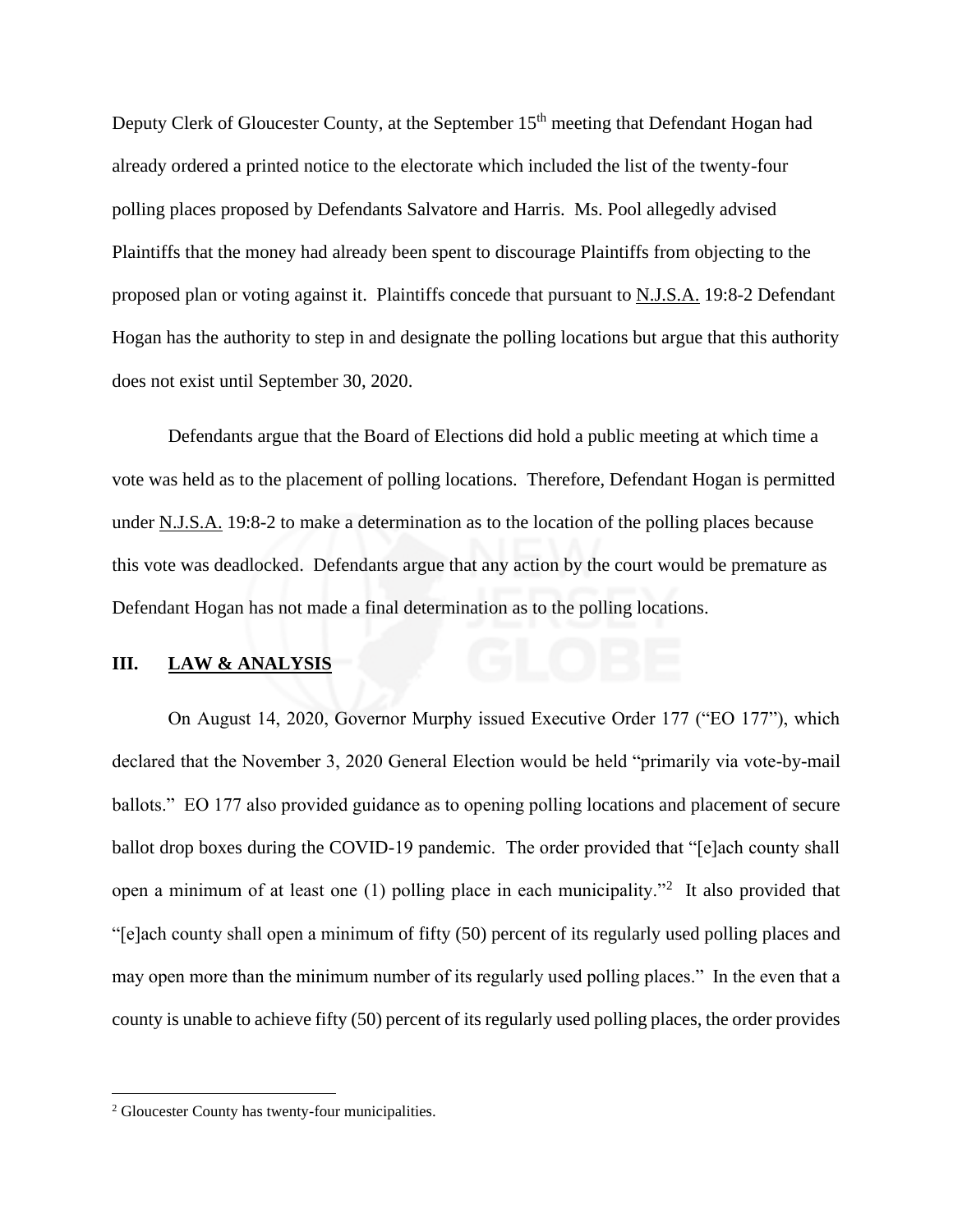that "the county Board of Elections must utilize schools or other large facilities to serve as large voting centers, which will accommodate more voting districts in one polling place." The Board of Education is to select these polling locations, to the best of their ability, "based on geographic location and population density to best serve the voters of each municipality." EO 177 also requires that all active voters are to be sent a notice by the Superintendent of Elections which advises the voter of his or her polling place and the locations of the ballot drop boxes.

EO 177 vests the determination as to placement of the polling locations in the County Board of Elections. In the event that the BOE is unable to reach a consensus as to the polling locations, N.J.S.A. 19:8-2 vests the authority to do so with the County Clerk. Pursuant to N.J.S.A. 19:8-2 "[w]here the county board shall fail to agree as to the selection of the polling place or places for any election district, within five days of an election, the county clerk shall select and designate the polling place or places in any such election district."

By statute, Defendant Hogan has the authority as the County Clerk to determine the location of the polling places if the BOE is unable to reach an agreement. The BOE has met several times and has been unable to resolve the issue. The court is not persuaded by the argument that Defendant Hogan should be enjoined because he does not have authority until September 30, 2020. EO 177 recognizes that election officials require flexibility and sufficient lead time to adapt their infrastructure to the safety risks of COVID-19. This includes not only mailing ballots and choosing polling locations, but also ensuring proper infection control practices. The ballots must contain the locations of the polling places and the ballot drop boxes. They must be printed and mailed to all the active voters in Gloucester County by October 5, 2020. Given the pandemic constraints and the heightened need to vote by mail, allowing five days to establish polling places and print